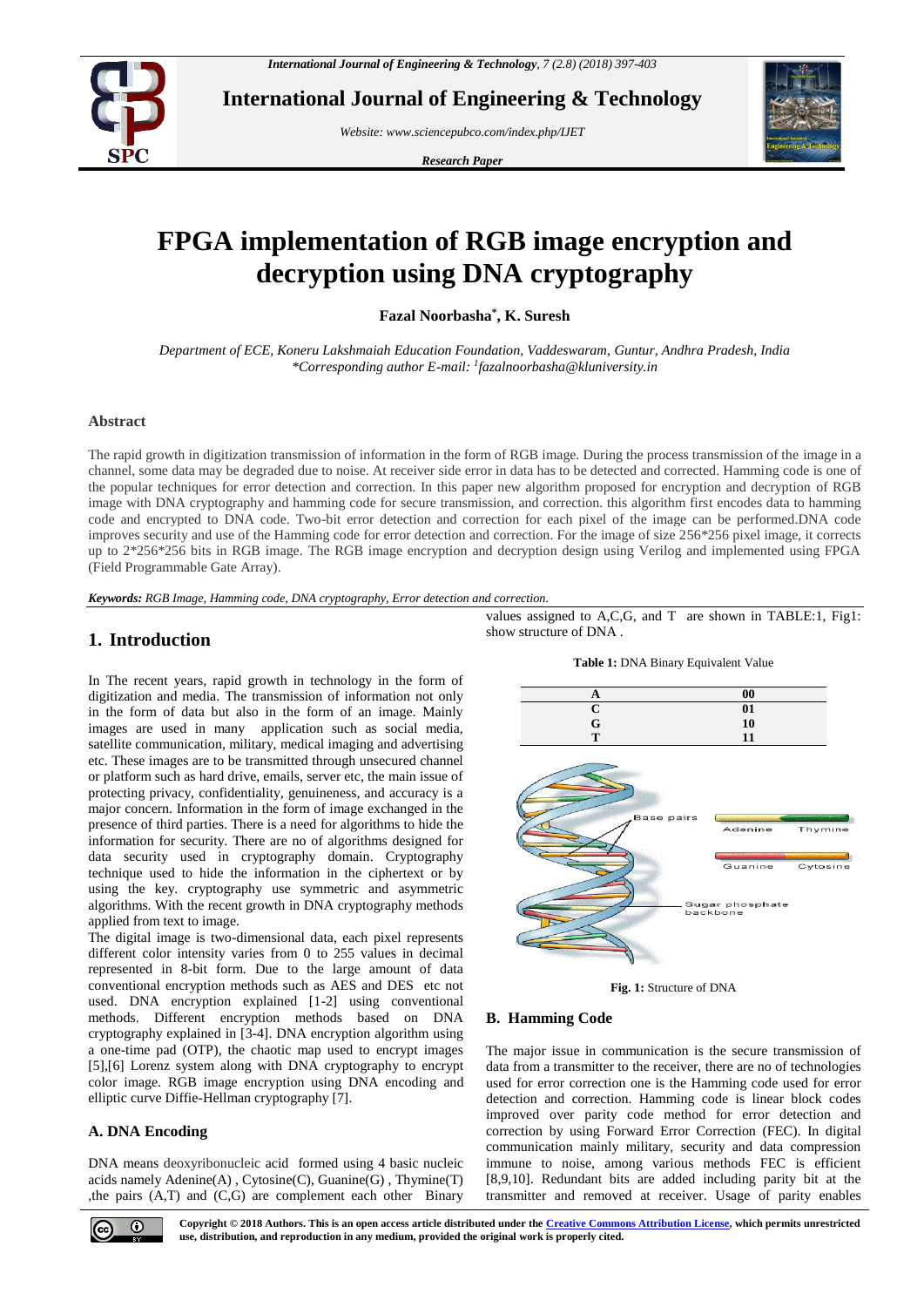detecting and correcting single bit error in received messages. For hamming code depend on redundant bits data transmitted, for example, 4 bits of data 3 redundant bits of data are added general formula for representation of hamming code is

 $(2<sup>n</sup>-1, 2<sup>n</sup>-n-1),$ Where  $n=$  no of redundant bits:

- 2 n -1=block size;
- $2^n$ -n-1=no of data bits;

For 4-bit data hamming code represented as (7,4) and extra parity bit added during transmission, by using parity bits hamming code can detect and correct single bit error. (7,4) Hamming code algorithm [11,12,13] implemented using VLSI including error correction explained.

### **2. Encryption Process**

The RGB image is a combination of three channels as RED, GREEN and BLUE channels, Each channel image combination of pixel values of different levels vary from 0 to 255 in decimal value. DNA cryptography with different algorithms used in digital coding [14,15]. Here in this the process of converting the RGB image into DNA code including hamming code to each pixel of an image. The process of encryption is shown in Fig: 2.



**Fig. 2:** Encryption process flow A) Flowchart, B) Diagrammatic representation.

As shown in Fig2B: RGB image is taken as input and split the image into Red, Green, Blue channels respectively channel and convert channels to the binary equivalent of pixels and group every 4 bits of binary. Add hamming code including parity to 4bit binary and then encrypt binary data to DNA code, the RGB image is encrypted to DNA code and transmitted as three separate channels i.e Red, Green, Blue channels of DNA encrypted data. Steps of Encryption process flow :

STEP1: 8-bit RGB image is considered as the input image.

STEP2: Split RGB image into separate Red, Green, Blue channels.

STEP3: Convert each pixel value in decimal into 8-bit binary. STEP4: Add hamming code to each 4bits of the pixel along with

parity bit.

STEP 5: Binary hamming code is converted into DNA code in the form of ACGT, Assign binary values A=00, C=01, G=10, T=11 respectively.

Consider 4 bits of binary data and convert data to hamming code example shown below.

Input data: D4D3D2D<sup>1</sup>

Code data bits (C1, C2, C3):

 $C1 = D4 \oplus D2 \oplus D1;$  $C2 = D4 \oplus D3 \oplus D1$ :  $C3 = D4 \oplus D3 \oplus D2;$ 

Parity bit P= $C1 \oplus C2 \oplus C3 \oplus D4 \oplus D3 \oplus D2 \oplus D1$ ;

Hamming code =  $P D_4 D_3 D_2 C_3 D_1 C_2 C_1$ ;

For four-bit data hamming code have length 8bit and code bits are added for 1,2 and 4<sup>th</sup>bit positions, parity bit added at MSB position.

Example: Input data =1101;

Code bits are  $C1=1$  0  $1=0$ :  $C2=1 \t1 \t1 =1;$  $C3=1$  1 0=0;

 $P=1$  1 0 0 1 1 0 =0; Hamming code  $=01100110$ ;

After adding hamming code to each 4bit of pixel each pixel 8bit is converted to 16 bit data .

Fig:3 shows pixel value converted to hamming code and then to DNA encrypted code.



**Fig. 3:** Pixel value to DNA code conversion

#### **3. Decryption Process**

At receiver end during decryption process encrypted DNA code of Red, Green, Blue channels is taken as input. Complete flow for decryption process shown in fig:4.

DNA code is converted to binary hamming code, then to equivalent decimal and combines to get RGB image [16].

As shown in fig:4B) Received DNA code is decrypted to hamming code and then converted to four bit binary equivalent and group binary values to get image for channels and combine channels to get RGB image.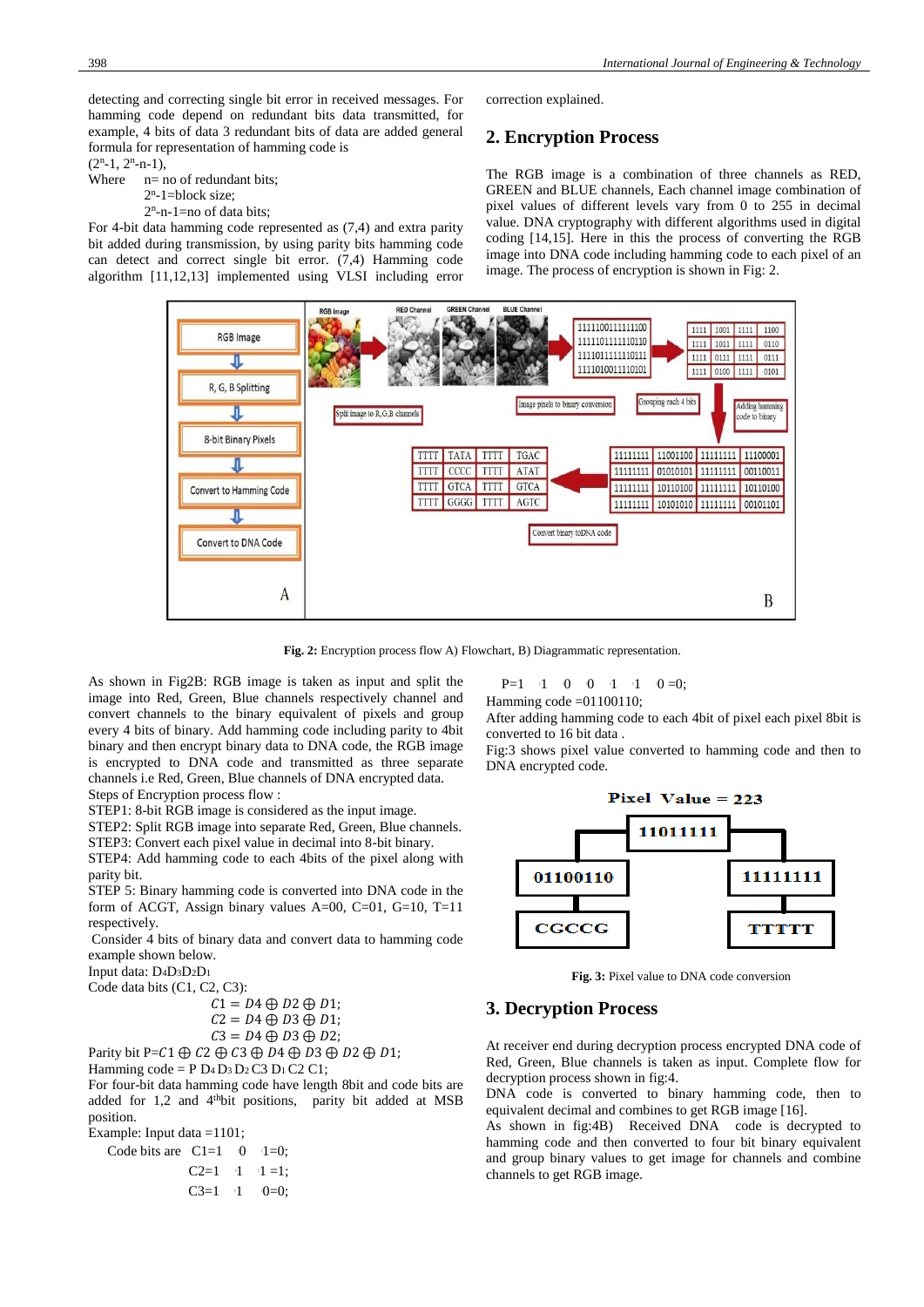

**Fig. 4:** Decryption process of RGB image. A) Flowchart, B) Diagrammatic representation of flow

Steps of decryption process:

STEP1: Encrypted DNA code of R, G, and B channels are taken as input.

STPE2: Convert DNA code to equivalent binary data of hamming code.

STEP3: Hamming code for the 8-bit binary pixel value conversion. During conversion process error detection by using check bits in hamming code and data can be corrected.

STEP4: Pixel value in binary to Decimal equivalent of Red, green, Blue channels.

STEP5: Combine three (RED, GREEN, BLUE) channels to get RGB image.

## **4. Simulation Results**

RGB image encrypted to DNA code conversion process explained in fig: 2 conversion of each pixel value of the image to equivalent binary and add hamming code including parity bit to every 4 bits of the pixel, binary data converted to DNA code in the form of A, C, G and T values. Simulation results for encryption how RGB image split into three channels shown in Fig:5 and binary pixel values of Red, Green and Blue channels converted to DNA encryption output shown in fig:6. Encrypted data is transmitted to the transmitter as three separate channels.







**BLUE Channel** 



**Fig. 5:** Split RGB image into three channels.

| <b>Name</b>                                                | Value           | 10 ns |                 | 1ns             | 2 <sub>ns</sub> | 13 ns           | 4 ns            | 5 <sub>ns</sub>   | l6 ns           |
|------------------------------------------------------------|-----------------|-------|-----------------|-----------------|-----------------|-----------------|-----------------|-------------------|-----------------|
| Red[7:0]                                                   | 11111001        |       | 1111001         | 11111100        | 11111011        | 11110110        | 11101111        | 11110111          |                 |
| $\blacksquare$ Green[7:0]                                  | 11101011        |       | 1101011         | 11100110        | 11011101        | 11010111        | 11010101        | 11010000          | 10110110        |
| $M$ Blue[7:0]                                              | 11010000        |       | 1010000         | 11001001        | 10111110        | 10110010        | 10101000        | 10011001          | 01101110        |
| hamming_out_Rec 111111111100: 1111 <mark>111111001</mark>  |                 |       |                 | 11111111111100  | 1111111101010.  | 1111111100110   | 0111100011111   | 11111111 10110100 |                 |
| hamming_out_Gre 011110000101( 0111 <mark>100001010.</mark> |                 |       |                 | 0111100000110   | (0110011001100  | 0110011010110   | 0110011000101   | 0110011000000     | 0101010100110   |
| hamming_out_Blu  0110011000000  0110011000000              |                 |       |                 | 1110000111001   | 0101010101111.  | 0101010110011   | 1101001001001.  | 1100110011001     | 0011001101111.  |
| RC_enc_out[63:0]                                           | <b>ГТТТТАТА</b> |       | ITITATA         | TITTIGAC        | TTTCCCC         | <b>TITTATAT</b> | <b>CTGATTIT</b> | <b>TTTTGTCA</b>   |                 |
| 6 GC_enc_out[63:0] CTGACCCC                                |                 |       | <b>CTGACCCC</b> | <b>CTGAATAT</b> | CGCGCGCG        | CGCGGTCA        | CGCGAGTC        | CGCGAAAA          | <b>CCCCATAT</b> |
| BC_enc_out[63:0]                                           | CGCGAAAA        |       | CGCGAAAA        | <b>TGACTATA</b> | CCCCCTGA        | CCCCGCGC        | <b>TCAGCAGT</b> | <b>TATATATA</b>   | <b>ATATCTGA</b> |
|                                                            |                 |       |                 |                 |                 |                 |                 |                   |                 |

**Fig. 6:** DNA encryption of RGB image.

At receiver during decryption process conversion of DNA to image flow explained in Fig: 4. At the receiver end, it can detect an error occurred in pixels value by using check bits at receiver. The conversion of DNA code to binary pixel values shown in Fig:7.

An error has occurred can be checked during transmission by using check bits for hamming code, If check bit value is zero then received data has no error. If check bit is not zero depending on check bit value receiver can predict the position of error and it can be corrected. Decryption of image, DNA code converted to pixel value shown in fig:7. Recovered pixel values are converted to red, green and blue channels and combine channels to get RGB image is shown in fig:8.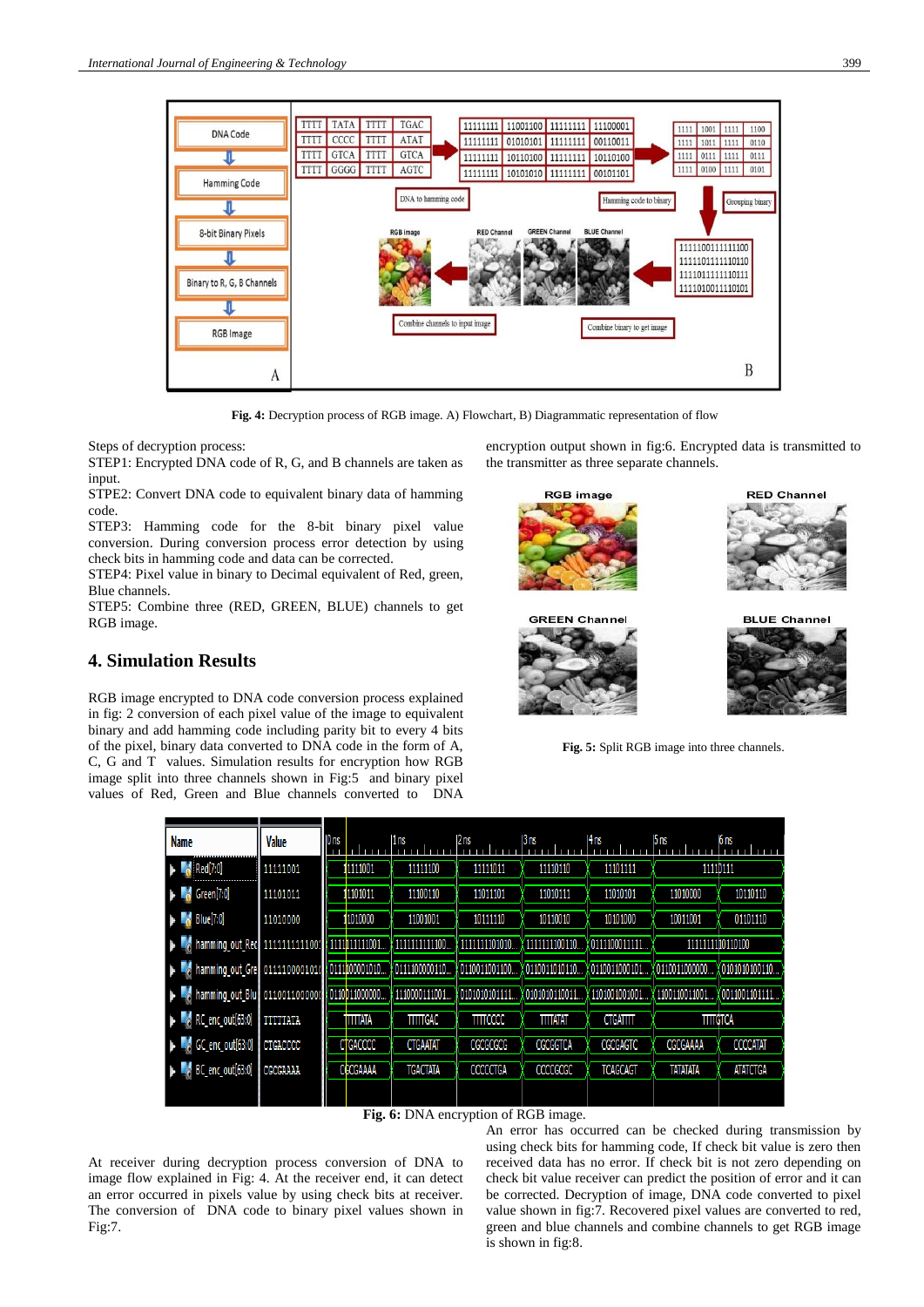| <b>Name</b><br>Value                                           | 10 ns           | 10 <sub>ns</sub> | 120 ns          | 30 ns           | 40 ns           | 50 <sub>ns</sub> | 60 <sub>ns</sub> |
|----------------------------------------------------------------|-----------------|------------------|-----------------|-----------------|-----------------|------------------|------------------|
| $\blacktriangleright$ M <sub>o</sub> RC enc[63:0]<br>тттттсае  | <b>TITTGTCA</b> | TITTTCAG         | <b>TITTTATA</b> | <b>TTTTGGGG</b> | <b>CTGATTTT</b> | <b>TITTTATA</b>  | <b>TITTTGAC</b>  |
| $\blacksquare$ GC_enc[63:0]<br>ттттеле                         | <b>TITTTATA</b> | <b>TITTTGAC</b>  | TTTTCCCC        | <b>TITTATAT</b> | <b>CTGATITT</b> | <b>TITTGTCA</b>  | <b>TITTTCAG</b>  |
| $\blacksquare$ BC enc[63:0]<br>TTTTTGAC                        | <b>TITTTATA</b> | <b>TTTTTGAC</b>  | <b>CTGATTTT</b> | <b>TITTCCCC</b> | <b>TITTATAT</b> | <b>TITTGGGG</b>  | <b>CTGATTTT</b>  |
| > 6 hamming_outRC[1 1111111111101                              | 11111111110110  | 1111111111010    | 1111111111001.  | 1111111110101   | 0111100011111   | 1111111111001.   | 11111111111100   |
| hamming_outGC[1 1111111111100                                  | 11111111111001  | 1111111111100.   | 1111111101010.  | 1111111100110   | 0111100011111.  | 1111111110110    | 11111111111010   |
| hamming_outBC[1 1111111111100                                  | 11111111111001  | 1111111111100    | 0111100011111.  | 1111111101010.  | 1111111100110.  | 1111111110101.   | 0111100011111    |
| <b>A</b> check_Red[5:0]<br>000000                              |                 |                  |                 | 000000          |                 |                  |                  |
| <b>A</b> check_Green[5:0]<br>000000                            |                 |                  |                 | 000000          |                 |                  |                  |
| $\blacktriangleright$ $\blacksquare$ check_Blue[5:0]<br>000000 |                 |                  |                 | 000000          |                 |                  |                  |
| $R \in \text{dec}[7:0]$<br>11111010                            | 11110111        | 11111010         | 11111001        | 11110100        | 11101111        | 11111001         | 11111100         |
| $\Box$ GC_dec[7:0]<br>11111100                                 | 11111001        | 11111100         | 11111011        | 11110110        | 11101111        | 11110111         | 11111010         |
| $BC_{c}$ dec[7:0]<br>11111100                                  | 11111001        | 11111100         | 11101111        | 11111011        | 11110110        | 11110100         | 11101111         |
|                                                                |                 |                  |                 |                 |                 |                  |                  |

**Fig. 7:** Decryption of DNA code to pixel values of the image.

**RED Channel** 





**RGB** image

**Fig. 8:** Decryption of RGB image.

TABLE 1.

## **5. Error Detection and Correction**

# **A. Error Detection**

Hamming code used for the variable length of data, In this paper, perform hamming code for 4bits of the pixel. During encryption process code bits are added for hamming code discussed during the encryption process. By using check bits receiver can check data received correctly or not, If data received correctly the value of check bits are 000 else data received have some error, Depend on the value of check bits position of error can be known.

Check data (3 bit )A:

 $A1 = C1 \oplus D4 \oplus D2 \oplus D1;$ 

 $A2 = C2 \oplus D4 \oplus D3 \oplus D1;$ 

$$
A3 = C3 \oplus D4 \oplus D3 \oplus D2;
$$

Received end check bit data generated using received hamming 8 bit code including parity. If A=000 no error, if it is having some value then there exists an error by changing value 0 to 1 or 1 to 0.

**Table 1:** Error Detection Using Check bits

error detection for using hamming code check bits shown in

| <b>Check data</b> | <b>Error bit position</b> |            | Corrected data    |
|-------------------|---------------------------|------------|-------------------|
| A3A2A1            |                           |            |                   |
| 000               |                           |            | No change         |
| 001               |                           | $0$ to 1   | $1 \text{ to } 0$ |
| 010               | $\mathfrak{D}$            | $0$ to $1$ | $1 \text{ to } 0$ |
| 011               | 3                         | $0$ to $1$ | $1 \text{ to } 0$ |
| 100               | 4                         | $0$ to $1$ | $1 \text{ to } 0$ |
| 101               | 5                         | $0$ to 1   | $1 \text{ to } 0$ |
| 110               | 6                         | $0$ to 1   | $1 \text{ to } 0$ |
| $\overline{11}$   |                           | $0$ to 1   | 1 to 0            |

Error Detection for hamming code using check bits for received data is shown in fig: 9.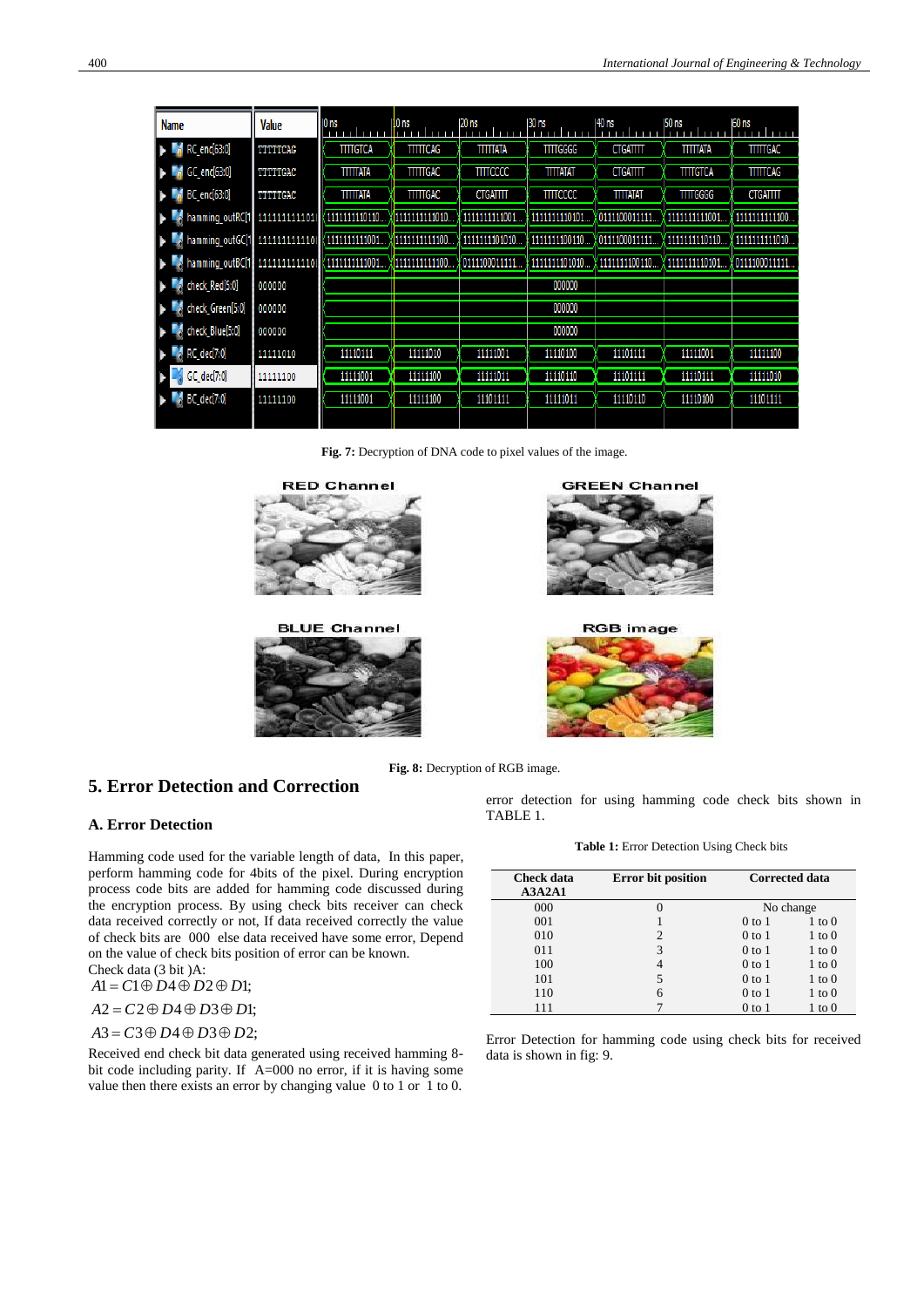| <b>Name</b>                    | Value    | 0 ns     |          | 200 ns   |          | 400 ns   |          | 600 ns   |
|--------------------------------|----------|----------|----------|----------|----------|----------|----------|----------|
| M<br>in[7:0]                   | 01100110 | 01100110 | 01100111 | 01100100 | 01100010 | 01101110 | 01110110 | 01000110 |
| $\epsilon$ c[2:0]              | 000      | 000      | 001      | 010      | 011      | 100      | 101      | 110      |
| data_out[7:0]                  | 01100110 | 01100110 | 01100111 | 01100100 | 01100010 | 01101110 | 01110110 | 01000110 |
| correct_data_out[7 01100110    |          |          |          |          |          | 01100110 |          |          |
| $\mathbb{U}_\mathbb{R}$ parity | 0        |          |          |          |          |          |          |          |
| $\bigcirc$ [op[3:0]            | 1101     |          |          |          |          | 1101     |          |          |
|                                |          |          |          |          |          |          |          |          |

**Fig. 9:** Error detection using check bit position

### **B. Error Correction**

Error correction for hamming code received data by using check bits and parity bits. Error position in MSB bit i.e 8<sup>th</sup> bit can be known by using parity for data. Hamming code for 4-bit data given as input and error position detected using check bit and parity. Single bit error correction can be implemented using both check and parity bits, sometimes an error occurs in parity bit position also it cannot be detected by check bits but it can be detected by using parity, Table :2 describe error correction for one bit and more than one bit by using parity and check bit .If more than a one-bit error occurs it can not be corrected. Error correction for one bit shown in Fig10.

| <b>Name</b>                    | Value    | 0 <sub>ns</sub> |          | 200 ns   | 400 ns   | 600 ns   |
|--------------------------------|----------|-----------------|----------|----------|----------|----------|
| $\frac{1}{2}$ in [7:0]         | 01100111 | 01100110        | 11100111 | 11100110 |          | 01100111 |
| checkbit[2:0]<br>ò             | 001      | 000             | 001      | 000      |          | 001      |
| $\mathbb{U}_\mathbb{R}$ parity | 1        |                 |          |          |          |          |
| $\mathbb{I}$ checkbit1         | 1        |                 |          |          |          |          |
| corrected_data[7:( 01100110    |          |                 |          |          | 01100110 |          |
| $\epsilon$ out [3:0]           | 1101     |                 |          |          | 1101     |          |
| $\mathbb{I}$ [3]               | 1        |                 |          |          |          |          |
| 11. la                         | 1        |                 |          |          |          |          |
| 10. UI                         | 0        |                 |          |          |          |          |
| $\mathbb{I}^1$ [0]             | 1        |                 |          |          |          |          |
|                                |          |                 |          |          |          |          |

**Fig. 10:** Error correction for one bit using check bit and parity.

**Table 2:** Error correction of hamming code data using check bits and parity

| Parity | Check bit | No of errors | <b>Description</b>                       |
|--------|-----------|--------------|------------------------------------------|
|        |           |              | No error                                 |
|        |           |              | Error in parity                          |
|        |           |              | Correct up to one error                  |
|        |           |              | No error correction                      |
|        |           |              | Correct up to one error including parity |
|        |           |              | No error correction                      |

Error correction for 4bit data using the hamming code shown in fig:10; For 8-bit pixel data it corrects up to 2bit by performing hamming code for every 4 bit in pixel value. It improves error correction rate when compare to the hamming code applied to 8 bit data.

Encryption, Decryption and error correction of RGB image designed in Verilog and implemented using FPGA. RTL view of Encryption, Decryption and error correction are shown in fig: 11.

# **6. Synthesis Results**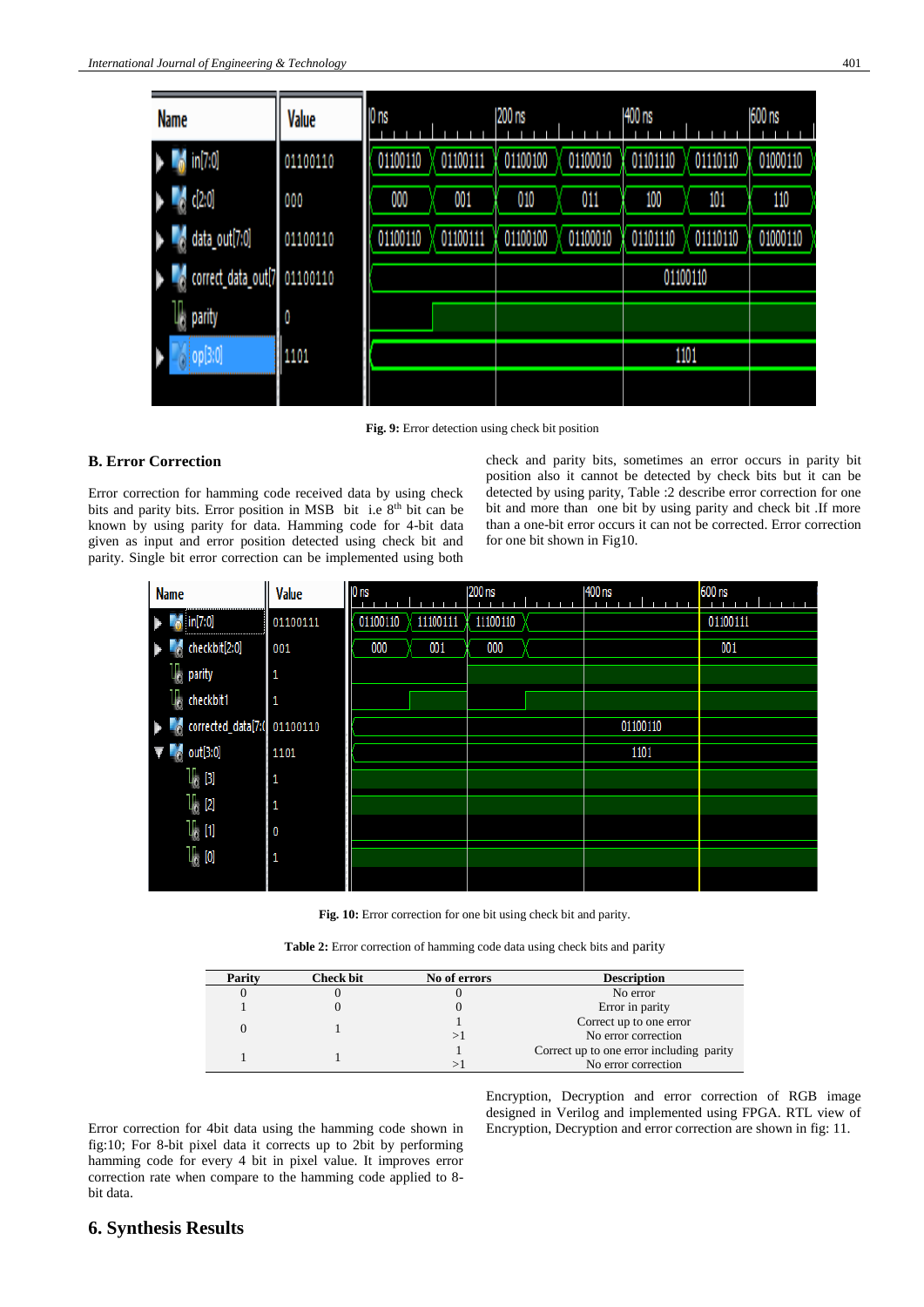

**Fig. 11:** Synthesis result A) RTL view of Transmitter, B) RTL view of Receiver, C) RTL view of error correction.

After implementation for Encryption, Decryption and Error correction in field programmable gate array (FPGA) device utilization shown in TABLE: 3.

|  |  | <b>Table 3: Device utilization</b> |
|--|--|------------------------------------|
|--|--|------------------------------------|

| <b>Name</b>  | <b>Transmitter</b> | Receiver          | <b>Error correction</b> |
|--------------|--------------------|-------------------|-------------------------|
| No of LUT    | 42                 | 42                |                         |
| No of slices | 114                | 14                |                         |
| IO's         | 282                | $\mathbf{z}$<br>∠ | 33                      |
| Dleav        | 5.37ns             | 5.43ns            | 2.32ns                  |

# **7. Conclusions**

A secured system designed for Encryption and decryption system for RGB image using DNA cryptography, Hamming code added to every 4 bits of the pixel of the image. It improves error correction up to 2bits for each pixel value, considers 256\*256 pixel image get error correction up to 2\*256\*256 bits. Secured image transmission using DNA cryptography achieved and error detection and correction by using hamming code. It is designed in Verilog and implemented using FPGA maximum delay for implementation of the circuit is 6.37ns.

#### **References**

- [1] G.Xiao, M.Lu, L.Qin, X.Lai "New field of cryptography: DNA cryptography," Chinese Science Bulletin, vol.51 (10), pp.1139- 114, Jun 2006.
- [2] Fazal Noorbasha, Harikishore Kakarla, Deekshatha.A, P.G.Mounika, N.Ganga Dheeraj, M. Manasa, "Implementation of Quarter Cycle Key Cryptographic Algorithm Using Verilog HDL", International Journal of Pure and Applied Mathematics, ISSN 1311-8080. Volume115, No.7, 2017, PP. 423-427.
- [3] T.Head G.Rozenberg, R.S.Bladegroen , C.K.D.Breek P.H.M.Lommerese,H.Pspalink, "computing with DNA by operating on plasmids", Biosystems  $57(2)(2000)$  87-93.
- [4] X.DZheng, J.xu.W.Parallel, "DNA arithmetic operation based on n-module set", Applied Mathematics and Computation, 212(1) (2007) PP.173-84.
- [5] X.Y Wang, Y.Q, Zhang, X.M Bao, "An oval chaotic image encryption scheme using DNA sequence operations", Optic laser Eng 73(1) (2015) 53-61.
- [6] Q.zhang, x.wei," RGB color image encryption method based on Lorenz chaotic system and DNA computation".IETE Rev 30(5) (2013) 404-409.
- [7] Manish Kumar, Akhlad Iqbal, Pranjal Kumar,"A new RGB image encryption algorithm based on DNA encoding an elliptic curve Diffie-Hellman cryptography" signal processing 125(2016) 187-202.
- [8] Fazal Noor Basha ,Hari Kishore kakarla, Sri Ramya R,"VLSI implementation of Encryption and Decryption system using hamming code algorithm "Int.Journal of Engineering Research and Applications, 4(1)(2014)52-55.
- [9] Fazal Noorbasha, G. Jaswanth Varma, B. Ajani Kumar, Harikishore Kakarla, M. Manasa, "Data Security Based On DNA Cryptography Using S-Box Encryption", International Journal of Pure and Applied Mathematics, ISSN 1311-8080. Volume115, No.7, 2017, PP. 429-434.
- [10] Fazal Noorbasha, B. Anjani Kumar, G. Jaswanth Varma,Harikishore Kakarla, M. Manasa, "Data Encryption and Decryption Cryptography Using Modified AES Algorithm", International Journal of Pure and Applied Mathematics, ISSN 1311-8080. Volume115, No.7, 2017, PP.435-440.
- [11] [11] Fazal Noorbasha, M. Manasa, R. Tulasi Gouthami, S. Sruthi, D. Hari Priya, N. Prashanth, And Md. Zia Ur Rahman, "FPGA Implementation Of Cryptographic Systems For Symmetric Encryption", Journal of Theoretical and Applied Information Technology, 15<sup>th</sup> May 2017. Vol.95. No 9, PP. 2038-2045, ISSN: 1992-8645.
- [12] M. Manasa, Fazal Noorbasha, Ch.L.Sudheshna, M.Santhosh, V.Naresh, Md. Zia Ur Rahman, "Comparative Analysis of CORDIC Algorithm and Taylor Series Expansion ", Journal of Theoretical and Applied Information Technology, 15<sup>th</sup> May 2017. Vol.95. No 9, PP. 2015-2022, ISSN: 1992-8645.
- [13] Upputuri Neelima, Fazal Noorbasha, "Data Encryption and Decryption using Reed-Muller Techniques", International Journal of Engineering and Technology (IJET), ISSN : 0975- 4024 Vol 8 No 1 Feb-Mar 2016, PP. 83-91
- [14] Dr. Ananathi Shesashaayee, D Sumathy, "OTP Encryption Techniques in Mobiles for Authentication and Transaction Security" International Journal of Innovative Research in Computer and Communication Engineering, Vol. 2, Issue 10, October 2014, PP 6193-6201.
- [15] Vishal Krishnan, Hanumesh H, Prateek D Nayak, Krishanmurty M S, "OTP Authenticated and Encrption on Cloud Data", SEA International Journal of Advanced Research in Engineering, Vol. 1, Issue 1, 2016, PP 1- 6.
- [16] Ramesh K., Ramesh S., "Implementing One Time Password Based Security Mechanism for securing personal health records in cloud", International conference on control, instrumentation communication and computational technologies (ICCICCT) 10 Jul - 11 Jul 2014, PP 968 – 972.
- [17] Dr. Seetaiah Kilaru, Hari Kishore K, Sravani T, Anvesh Chowdary L, Balaji T "Review and Analysis of Promising Technologies with Respect to fifth Generation Networks", 2014 First International Conference on Networks & Soft Computing, ISSN:978-1-4799-3486-7/14,pp.270-273,August2014.
- [18] Meka Bharadwaj, Hari Kishore "Enhanced Launch-Off-Capture Testing Using BIST Designs" Journal of Engineering and Applied Sciences, ISSN No: 1816-949X, Vol No.12, Issue No.3, page: 636-643, April 2017.
- [19] P Bala Gopal, K Hari Kishore, R.R Kalyan Venkatesh, P Harinath Mandalapu "An FPGA Implementation of On Chip UART Testing with BIST Techniques", International Journal of Applied Engineering Research, ISSN 0973-4562, Volume 10, Number 14 , pp. 34047-34051, August 2015.
- [20] A Murali, K Hari Kishore, D Venkat Reddy "Integrating FPGAs with Trigger Circuitry Core System Insertions for Observability